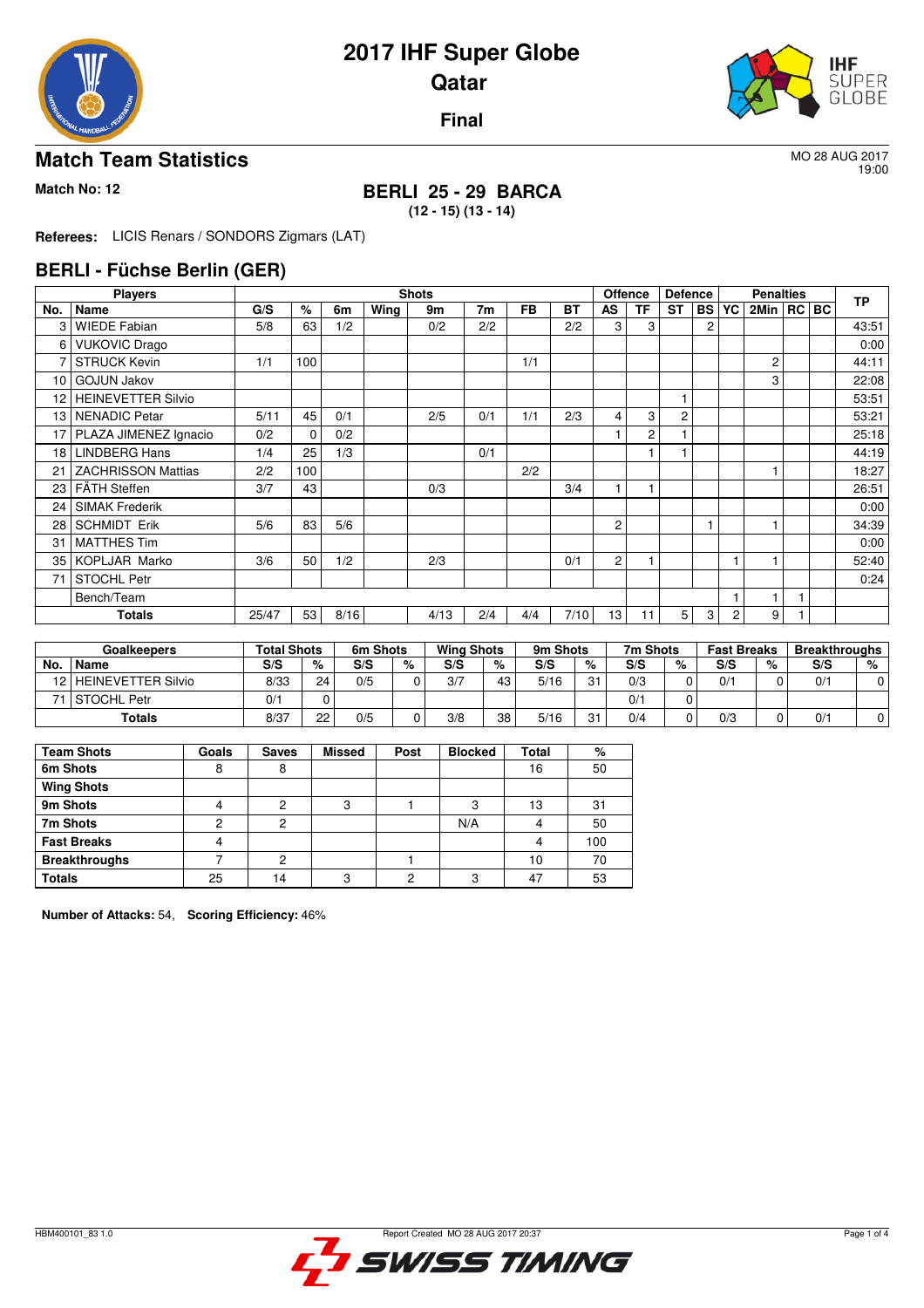

19:00

**Final**

## **Match Team Statistics** More 2017

# **Match No: 12 BERLI 25 - 29 BARCA**

**(12 - 15) (13 - 14)**

**Referees:** LICIS Renars / SONDORS Zigmars (LAT)

## **GER - Füchse Berlin (GER)**

|                                             |                                                 |                                   |                             | <b>Shots Distribution</b> |                    |                      |              |                                                 |                                   |                             |                  |
|---------------------------------------------|-------------------------------------------------|-----------------------------------|-----------------------------|---------------------------|--------------------|----------------------|--------------|-------------------------------------------------|-----------------------------------|-----------------------------|------------------|
| <b>Players</b><br>Goals / Shots             |                                                 |                                   |                             |                           |                    |                      |              |                                                 |                                   |                             |                  |
| 3 WIEDE F                                   | 6 VUKOVIC D                                     | 7 STRUCK K                        |                             | 10 GOJUN J                | 12 HEINEVETTER S   |                      | 13 NENADIC P |                                                 | 17 PLAZA JIMENEZ I                |                             |                  |
| $\sqrt{2/2}$<br>$\overline{1}/\overline{1}$ |                                                 |                                   |                             |                           |                    |                      |              | $\overline{0/1}$<br>$\overline{2}/\overline{2}$ |                                   |                             |                  |
| $\frac{11}{1}$ 1/1                          | $0/1$                                           | . .                               |                             |                           | . .                |                      | $-1/1$       | $0/2$ $\blacksquare$                            |                                   |                             | 0/1              |
| $\blacksquare$ 1/1                          | .,<br>9 H                                       | 原 的                               | $1/1$ $\blacksquare$        |                           | 电电                 |                      | . .<br>u p   |                                                 | $2/3$ $\blacksquare$ 0/1          |                             |                  |
| 1-Missed 1-Post                             |                                                 |                                   |                             |                           |                    |                      | 1-Missed     | 1-Blocked                                       |                                   |                             |                  |
|                                             |                                                 |                                   |                             |                           |                    |                      |              |                                                 |                                   |                             |                  |
| 18 LINDBERG H                               | 21 ZACHRISSON M                                 | 23 FÄTH S                         |                             | 24 SIMAK F                | 28 SCHMIDT E       |                      | 31 MATTHES T |                                                 | 35 KOPLJAR M                      |                             |                  |
| $\overline{0}/\overline{1}$                 | 2/2                                             |                                   |                             |                           |                    | 1/1                  |              |                                                 | $\sqrt{2/2}$                      |                             |                  |
| $\frac{10}{10}$ 0/1                         | . .<br>. .                                      | $\blacksquare$ $\blacksquare$ 1/1 |                             | ٠                         | . .                | ▪                    |              |                                                 |                                   |                             | 0/1              |
| $\blacksquare$ 1/1                          | $0/1$ $\blacksquare$                            | $\blacksquare$ $\blacksquare$ 1/1 | 1/1<br>$0/1$ $\blacksquare$ |                           | $\blacksquare$ 2/3 | $2/2$ $\blacksquare$ |              |                                                 | $\blacksquare$ $\blacksquare$ 0/1 | 1/1                         |                  |
|                                             | Team<br>Goals / Shots                           |                                   | <b>Offence</b>              |                           |                    | <b>Defence</b>       |              |                                                 |                                   | Goalkeepers                 |                  |
|                                             |                                                 | 0/0                               | $\diagup$                   | 7/10                      |                    |                      |              |                                                 |                                   |                             |                  |
| $-6/6$                                      | $\overline{1/2}$<br>$\overline{3}/\overline{4}$ |                                   |                             |                           |                    |                      | 3/4          |                                                 |                                   |                             | Saves / Shots    |
| 3/4                                         |                                                 |                                   | $\sqrt{1/1}$                |                           | 1/1                | 2/6/                 |              |                                                 | $\overline{0/5}$                  | $\overline{3}/\overline{5}$ |                  |
| $\blacksquare$ 5/8                          | 0/5                                             |                                   | 3/6                         | <b>Breakthroughs</b>      |                    | 0/0                  |              |                                                 | 0/1                               |                             | $\overline{0/3}$ |
|                                             | 2/2<br>5/8                                      |                                   |                             |                           |                    |                      |              |                                                 | 3/14<br>ш                         | 1/5                         |                  |
| 2-Post<br>3-Missed                          | 3-Blocked                                       |                                   | 3/12<br>14/8.               |                           | 7/14               | 4/4                  |              |                                                 |                                   |                             | 1/4              |
|                                             |                                                 | 2/4<br>7 <sub>m</sub>             |                             |                           |                    |                      | 4/4<br>7m    |                                                 |                                   | 12 HEINEVETTER S            |                  |
|                                             |                                                 |                                   |                             |                           |                    |                      |              |                                                 | 0/5                               | $\overline{3}/\overline{5}$ | $\overline{0/3}$ |
|                                             |                                                 | 1/2<br>0/0                        | 0/0                         | 4/4<br><b>Fast Breaks</b> | 3/3                | 2/3                  | 1/1          | 2/4                                             | 0/1                               |                             |                  |

 $0/1$ 

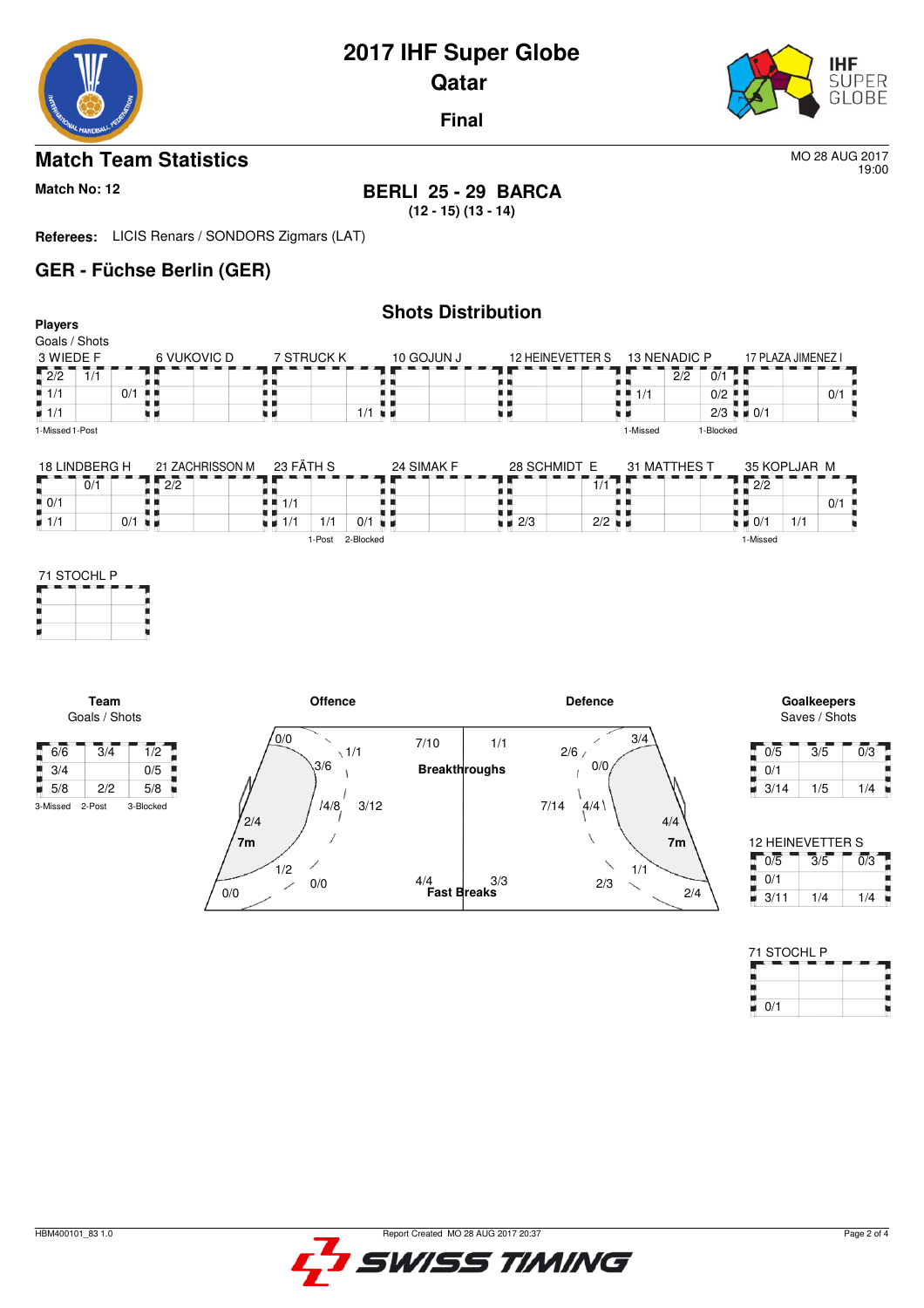

19:00

**Final**

### **Match Team Statistics** More 2017

## **Match No: 12 BERLI 25 - 29 BARCA**

**(12 - 15) (13 - 14)**

**Referees:** LICIS Renars / SONDORS Zigmars (LAT)

### **BARCA - FC Barcelona Lassa (ESP)**

|                 | <b>Players</b>          |       |      |     |      | <b>Shots</b> |                |           |           | Offence        |           | <b>Defence</b> |           |    | <b>Penalties</b> |  | <b>TP</b> |
|-----------------|-------------------------|-------|------|-----|------|--------------|----------------|-----------|-----------|----------------|-----------|----------------|-----------|----|------------------|--|-----------|
| No.             | Name                    | G/S   | $\%$ | 6m  | Wing | 9m           | 7 <sub>m</sub> | <b>FB</b> | <b>BT</b> | AS             | <b>TF</b> | <b>ST</b>      | <b>BS</b> | YC | 2Min   RC   BC   |  |           |
|                 | PEREZ de VARGAS Gonzalo | 1/1   | 100  |     |      | 1/1          |                |           |           |                |           |                |           |    |                  |  | 49:28     |
| 8               | <b>TOMAS Victor</b>     | 5/6   | 83   | 1/1 | 2/3  |              |                | 2/2       |           |                |           |                |           |    |                  |  | 57:18     |
| 9               | <b>ENTRERRIOS Raul</b>  | 2/6   | 33   | 1/1 |      | 1/5          |                |           |           | 5              | 3         |                |           |    |                  |  | 37:47     |
| 10 <sup>1</sup> | SORHAINDO Cedric        |       |      |     |      |              |                |           |           |                |           | $\overline{2}$ | 3         |    | $\overline{2}$   |  | 39:26     |
| 12 <sup>2</sup> | <b>RISTOVSKI Borko</b>  |       |      |     |      |              |                |           |           |                |           |                |           |    |                  |  | 0:00      |
|                 | 13   ARINO Aitor        | 0/1   | 0    |     | 0/1  |              |                |           |           |                |           |                |           |    |                  |  | 17:49     |
| 17              | <b>RIVERA Valero</b>    | 9/9   | 100  | 1/1 | 3/3  |              | 4/4            | 1/1       |           |                | 1         |                |           |    |                  |  | 50:19     |
|                 | 19 N'GUESSAN Thimothey  | 4/7   | 57   |     |      | 4/7          |                |           |           | 3              | 1         |                |           |    |                  |  | 49:24     |
| 21              | <b>SYPRZAK Kamil</b>    | 2/3   | 67   | 2/2 | 0/1  |              |                |           |           |                | 2         |                |           |    |                  |  | 24:17     |
| 22              | <b>BORGES Alexis</b>    |       |      |     |      |              |                |           |           |                |           |                |           |    |                  |  | 0:00      |
| 23              | DOLENEC Jure            | 1/1   | 100  |     |      | 1/1          |                |           |           | $\overline{2}$ | 1         |                |           |    |                  |  | 14:01     |
| 24              | MEM Dika                | 4/8   | 50   |     |      | 3/7          |                |           | 1/1       |                | 4         |                |           |    |                  |  | 43:44     |
| 27              | MORROS de ARGILA Viran  |       |      |     |      |              |                |           |           |                |           |                |           |    |                  |  | 29:19     |
| 32              | <b>LENNE Yanis</b>      |       |      |     |      |              |                |           |           |                |           |                |           |    |                  |  | 0:00      |
| 41              | <b>GOMEZ Aleix</b>      |       |      |     |      |              |                |           |           |                |           |                |           |    |                  |  | 0:00      |
| 42              | JALLOUZ Wael            | 1/2   | 50   |     |      | 1/2          |                |           |           |                | 1         |                |           |    |                  |  | 7:08      |
|                 | Bench/Team              |       |      |     |      |              |                |           |           |                |           |                |           |    |                  |  |           |
|                 | Totals                  | 29/44 | 66   | 5/5 | 5/8  | 11/23        | 4/4            | 3/3       | 1/1       | 15             | 14        | 4              | 3         | 2  | 4                |  |           |

|     | <b>Goalkeepers</b>      | Total Shots |    | 6m Shots |    | <b>Wing Shots</b> |   | 9m Shots |    | 7m Shots |    | <b>Fast Breaks</b> |   | <b>Breakthroughs</b> |    |
|-----|-------------------------|-------------|----|----------|----|-------------------|---|----------|----|----------|----|--------------------|---|----------------------|----|
| No. | Name                    | S/S         | %  | S/S      | %  | S/S               | % | S/S      | %  | S/S      | %  | S/S                | % | S/S                  | %  |
|     | PEREZ de VARGAS Gonzalo | 14/33       | 42 | 8/14     | 57 |                   |   | 2/4      | 50 | 2/4      | 50 | 0/3                |   | 2/8                  | 25 |
|     | 12   RISTOVSKI Borko    |             |    |          |    |                   |   |          |    |          |    |                    |   |                      |    |
|     | Totals                  | 14/39       | 36 | 8/16     | 50 |                   |   | 2/6      | 33 | 2/4      | 50 | 0/4                |   | 2/9                  | 22 |

| <b>Team Shots</b>    | Goals | <b>Saves</b> | <b>Missed</b> | Post | <b>Blocked</b> | Total | %   |
|----------------------|-------|--------------|---------------|------|----------------|-------|-----|
| 6m Shots             | 5     |              |               |      |                | 5     | 100 |
| <b>Wing Shots</b>    | 5     | 3            |               |      |                | 8     | 63  |
| 9m Shots             |       | 5            | າ             | っ    | 3              | 23    | 48  |
| 7m Shots             |       |              |               |      | N/A            | 4     | 100 |
| <b>Fast Breaks</b>   | 3     |              |               |      |                | 3     | 100 |
| <b>Breakthroughs</b> |       |              |               |      |                |       | 100 |
| <b>Totals</b>        | 29    | я            | c             | c    | 3              | 44    | 66  |

**Number of Attacks:** 55, **Scoring Efficiency:** 53%